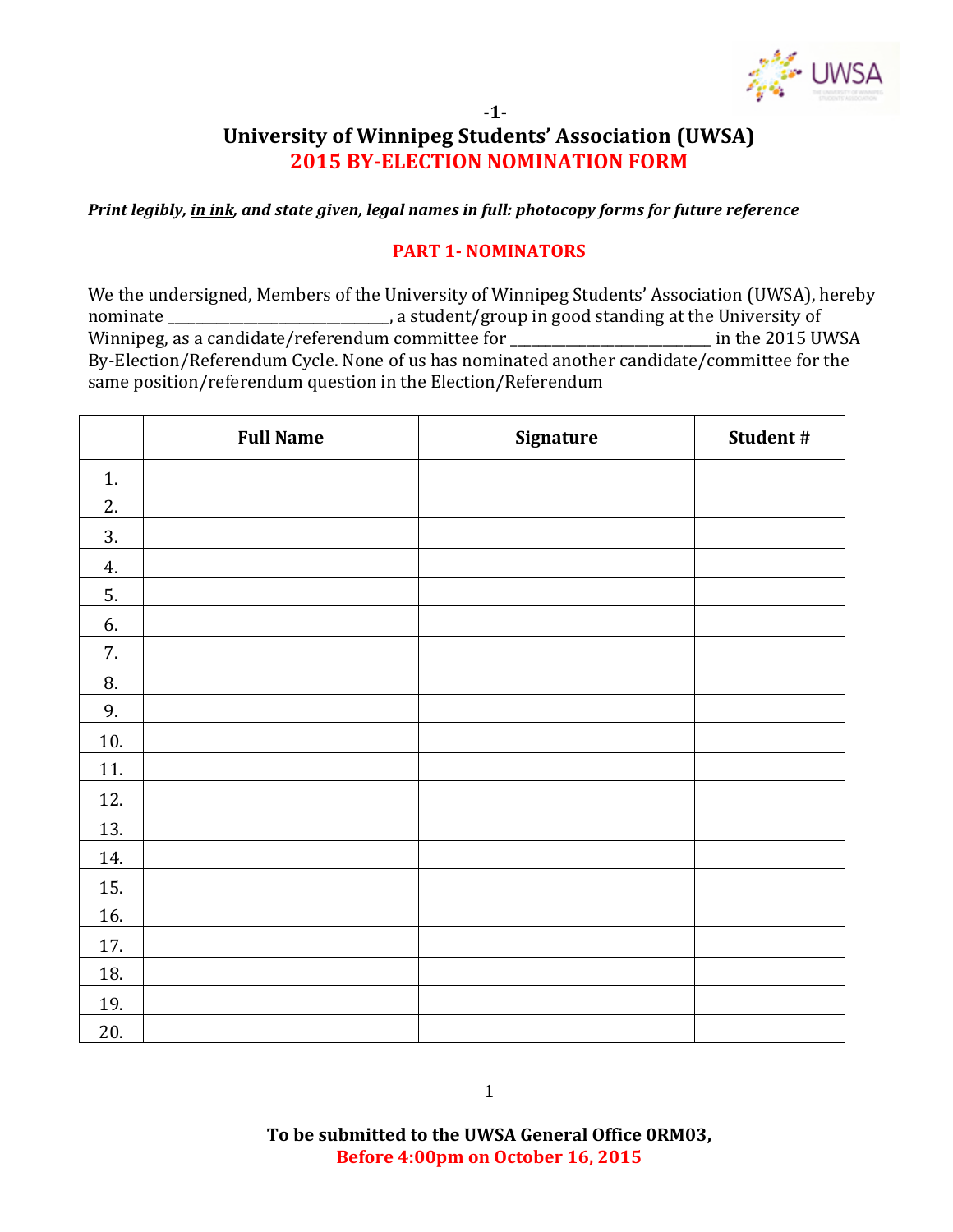## **NOTE THE IMPORTANT DATE IN THIS SECTION!**

### **Scrutineers**

- Each candidate must name **TWO (2)** current University of Winnipeg students to act as scrutineers
- A scrutineer acts as a candidate's representative in here or his absence, and usually assists the candidate with campaigning during the designated campaign period.
- No scrutineer and no candidate may campaign outside this period. Candidates should select scrutineers who are reliable and who have flexible (and different) timetables.
- Understandably, a scrutineer may not also be a candidate.
- Scrutineers are encouraged, but not required, to attend All Candidates meetings either with or on behalf of their candidate.
- At least one scrutineer is strongly encouraged to oversee the tabulation of votes, which will begin at 7:00 pm on Wednesday October 28, 2015
- **NOTE:** If, for whatever reason, a candidate fails to ensure a scrutineer is present during tabulation, the candidate automatically forfeits the right to request a recount.
- **NOTE:** Nomination forms which lack two scrutineers will be considered invalid and rejected

### **Scrutineer 1**

| <b>Full Name:</b>             | Student #: |
|-------------------------------|------------|
| Telephone # (Home/Work/Cell): | Email:     |

### **Scrutineer 2**

| Full Name:                    | Student #: |
|-------------------------------|------------|
| Telephone # (Home/Work/Cell): | Email:     |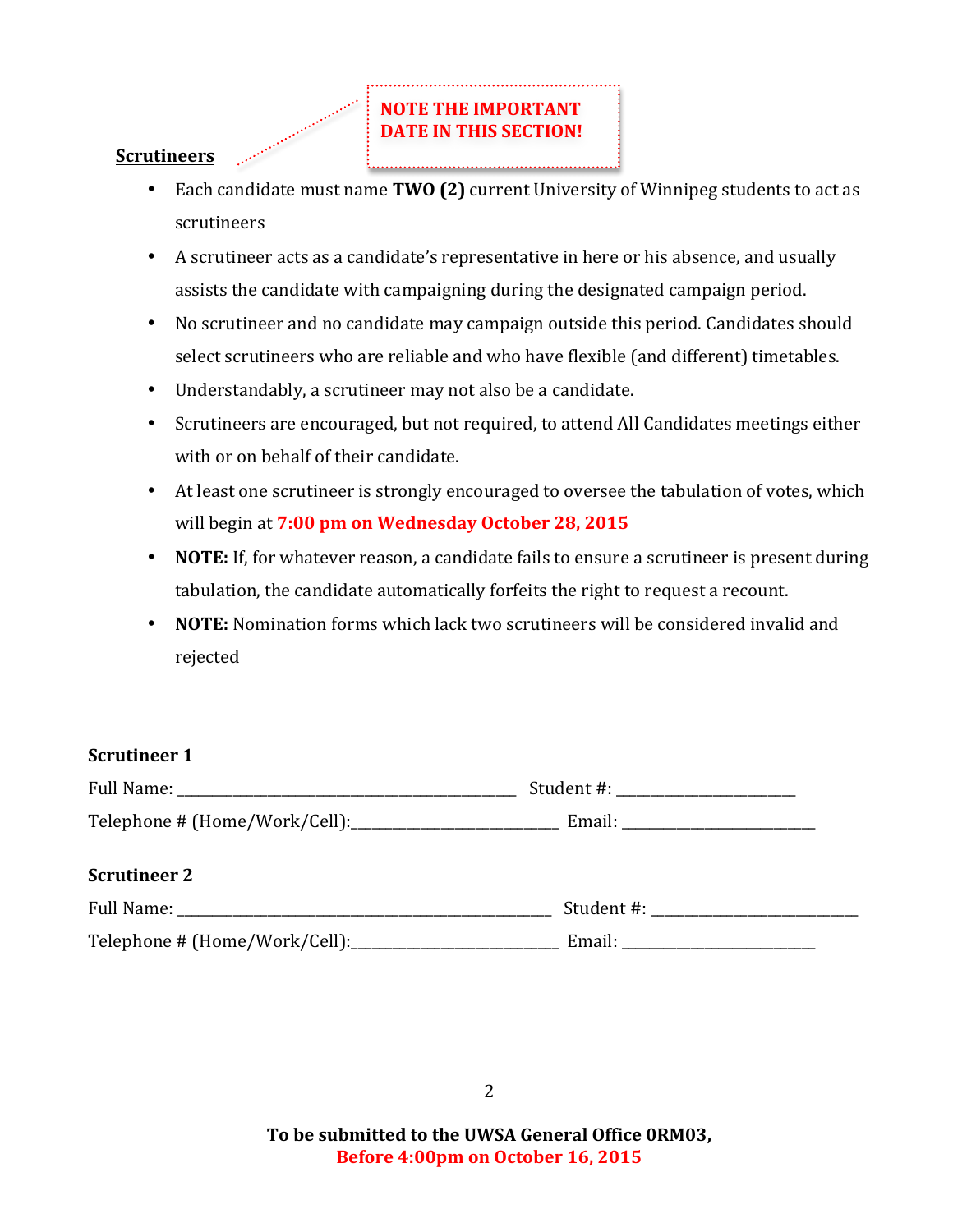### **-2- PART II – NOMINEE**

### **Nature of Positions:**

- Election to a position within the UWSA results in tremendous responsibility to students, to other officers, and to the University community in general
- Duties and responsibilities of Directors can be found in the UWSA By-Laws, and may be obtained from the UWSA General Office (Bulman Students' Centre, Room 0RM03), or can be found online at http://theuwsa.ca/uwsa-by-laws/
- Some positions carry implied requirements (Education Director, etc)
- All candidates must be "students in good standing" of the University of Winnipeg and carry a minimum 2.0 Grade Point Average. Directors receive an honorarium as per UWSA By-Laws

### **Polling Officers**

• More information on the polling officers and the polling stations will be provided at the first All-Candidates Meeting

### **Informational Meeting**

- This meeting is intended to provide interested students with more information on the Elections/Referendum cycle.
- Students who attend this meeting are in no way bound to run in the Elections/Referendum, and are not considered candidates for attending.

**NOTE THE IMPORTANT DATE IN THIS SECTION!** 

# All-Candidates Meetings **Election Communication**

- There will be one (1) All-Candidates Meeting with the possibility of a second meeting should the need arise.
- The first meeting is on **Monday October 19, 2015 at 12:30pm (location UWSA BOARD ROOM, email cec@theuwsa.ca for details).**
- **NOTE:** All-Candidates Meetings are important information sessions. Although they are not required, and candidates will not be penalized if they choose not to attend, attendance is strongly encouraged. Candidates unavailable to attend those meetings may choose to send a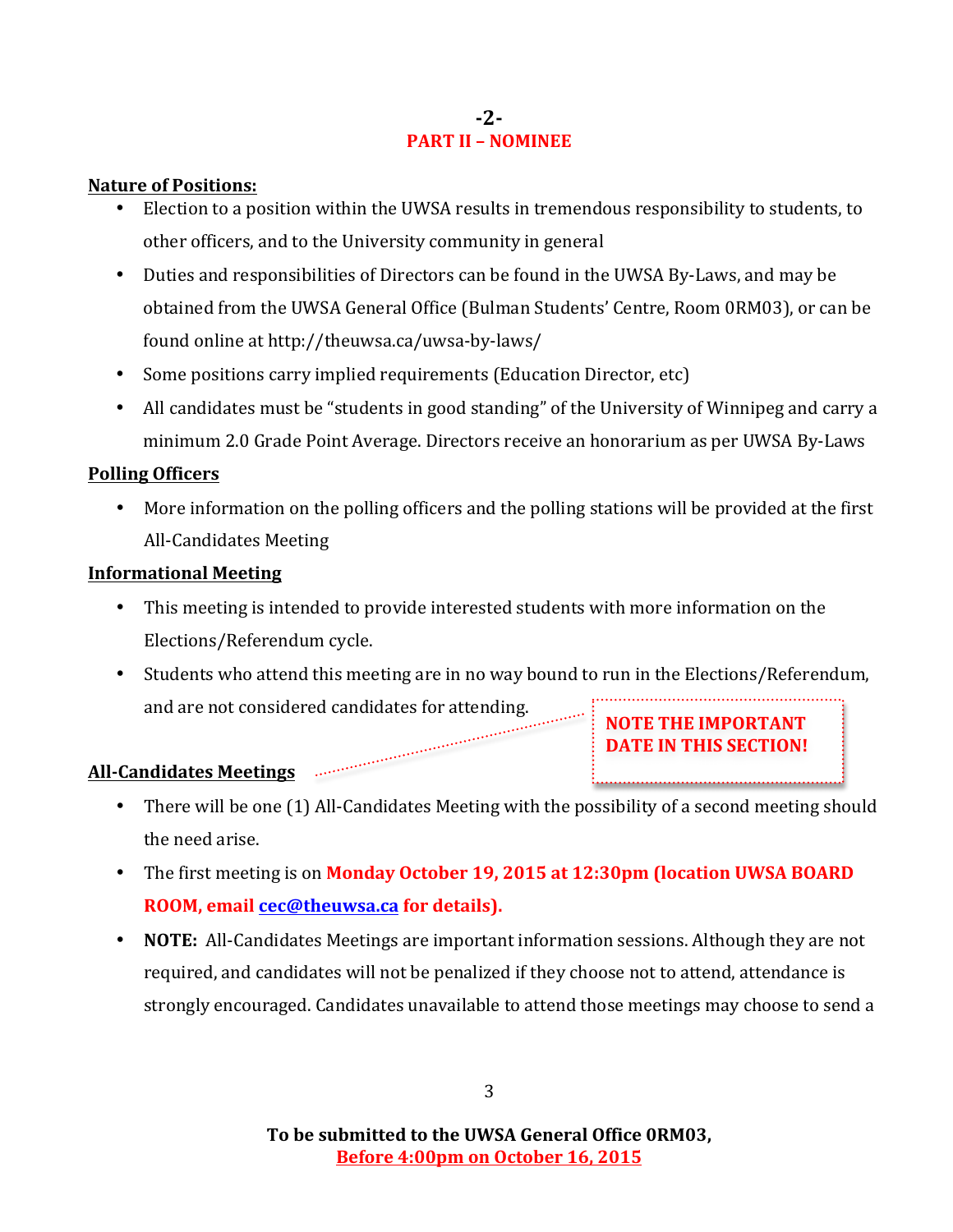scrutineer on their behalf in order to collect information. Candidates are responsible for any information disseminated at these meetings.

### **Transcripts**

- To confirm the status and standing of candidates, a current University of Winnipeg transcript (including name, student number, courses and marks) must accompany the nomination form.
- A computer print-out "Mark Statement", available online via Webadvisor, is acceptable.

**NOTE THE IMPORTANT DATE IN THIS SECTION!** 

### **Campaign Expenditures**

- Each candidate running for and Executive Directorship may spend **no more than \$200.00** on materials and professional services, whether purchase or donated.
- Candidates running for a contested non-Executive Directorship may spend **no more than** \$100.00 on materials and professional services, whether purchased or donated.

- Candidates running for an uncontested non-Executive position may spend **no more than** \$50.00 worth of materials and professional services, whether purchased or donated.
- Under no circumstances may these limits be exceeded!
- All such materials and services (again, whether purchased or donated) must be itemized on the **Expenditure Claim Form**, which must be submitted to the Chief Elections Commissioner, Elections Office, before 4:00 PM October 30, 2015.
- Each eligible candidate will be reimbursed by the UWSA for the amount claimed minus the value of any donations of cash, materials, or professional services.
- **NOTE:** Any candidate who makes a late claim will not be reimbursed.
- **NOTE:** Any candidate who makes a fraudulent claim will be disqualified.
- Any questions about Campaign Expenditures should be directed to the Chief Elections Commissioner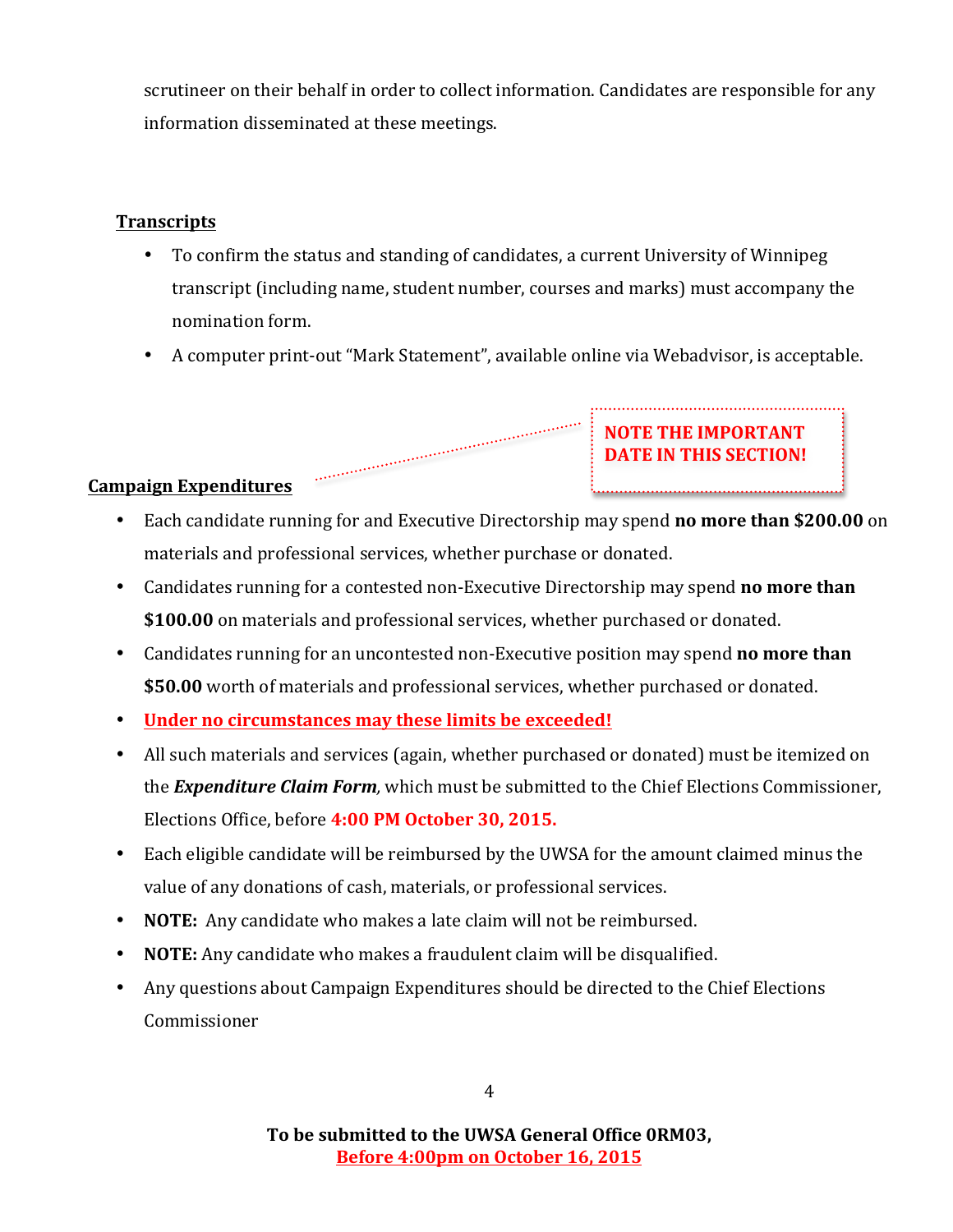### **Campaigning Regulations in Brief**

• Campaigning may take place only during the designated period. (See UWSA By-Laws and relevant policies for more information.)

**NOTE THE IMPORTANT DATE IN THIS SECTION!** 

- It is expected that candidates will compete honestly on the basis of merit, and will not violate the rules of courtesy or common sense.
- Candidates **will not** be permitted to use *The Uniter, Stylus,* CKUW radio, or any other oncampus media to publicize their campaigns or to promote themselves as a candidate.
- This does not include media opportunities, arranged by the Chief Elections Commissioner in conjunction with the media outlet, provided to all candidates; these opportunities will be outlined at All-Candidates meetings.
- Each candidate may post a **maximum** of twenty (20) posters not exceeding 14" x 17" (inches) in size. Posters must be printed on either **unbleached recycled** paper or **reclaimed** paper, as per the UWSA's commitment to environmental sustainability.
- There will be an environmental levy of five (5) cents per poster for paper that does not meet this criterion
- Posters must be stamped at the Info Booth (first floor Centennial Hall) before being posted.
- Banners, like posters, must be stamped; and they may not exceed 96" x 216" (inches).
- It is recommended that all posters be sequentially numbered.
- Candidates must record, for their own protection and for the information of the Chief Elections Commissioner, where each numbered poster is located.
- Candidates must submit this list to the Chief Elections Commissioner, as per UWSA policy, within 24 hours of the poster being put up.
- No campaign material, posters included, may be affixed before **9:00 am on Monday, October 19, 2015** when the campaigning period (Week Four of the election cycle) officially opens.
- Additionally, no material may be affixed until candidate status has been confirmed by the Chief Elections Commissioner or his/her designated representative. This confirmation will occur at the All Candidates Meeting on **October 19, 2015 at 12:30 in the UWSA Boardroom.**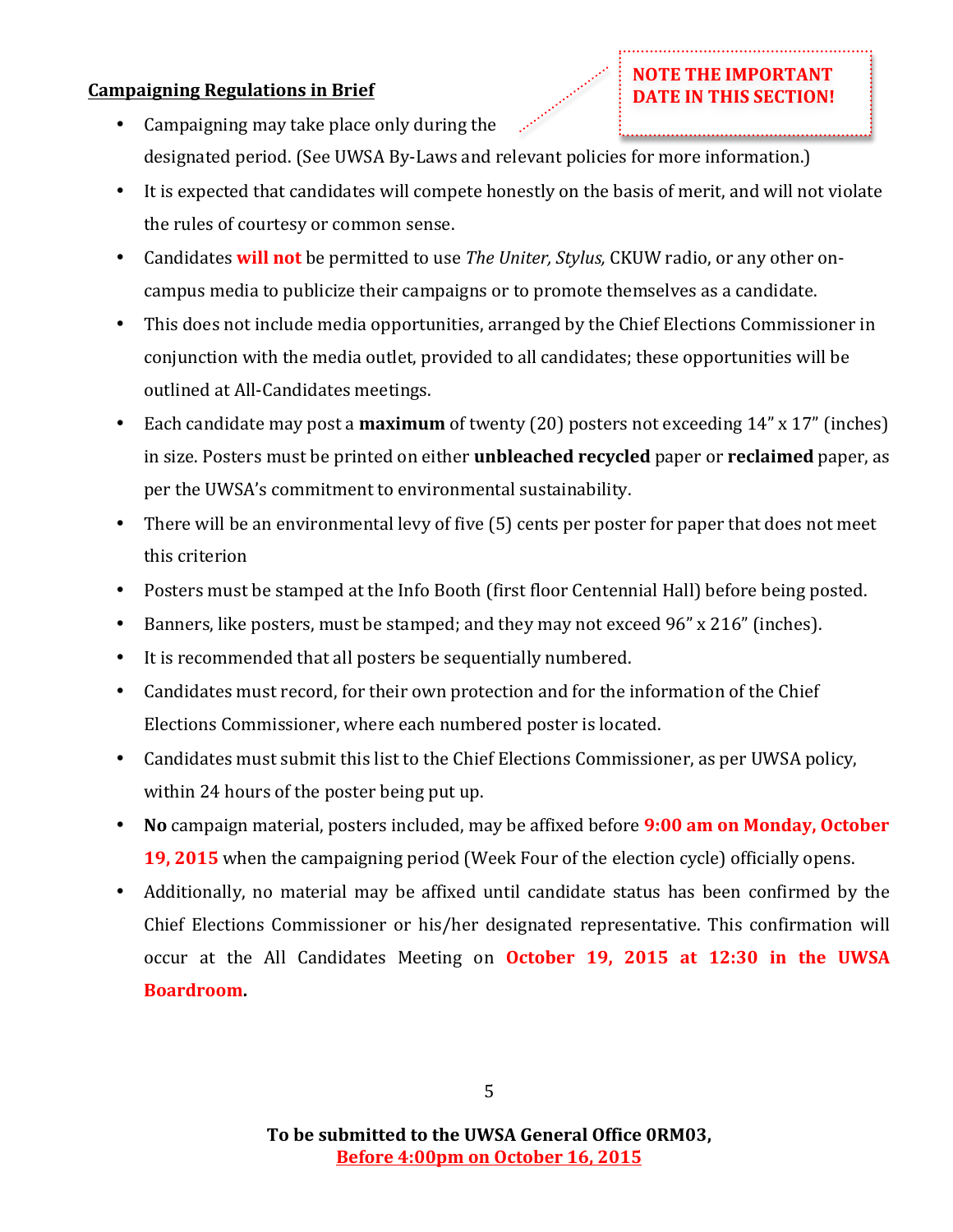- As per the UWSA postering policy, posters may be affixed **only** with masking tape or tacks, and **only** to designated cork message boards, bare cement walls, or the black painted pipes above the escalators in Centennial Hall.
- NO OTHER PAINTED, VARNISHED, WALLPAPERED, OR GLASS SURFACES MAY BE USED.
- The cork "class change" strips outside classrooms are also off limits. When posters and banners are removed, all tape, tacks, staples, or other materials used to keep them in place must likewise be removed.
- One (1) banner per candidate may be hung in the escalator area of Centennial Hall.
- The Chief Elections Commissioner will conduct a draw amongst all candidates (at the first All-Candidates Meeting) for specific banner spots.
- Any poster or banner posted before the campaign period or not removed at its end, any other form of campaigning done outside the designated period, or any purposeful infringement of the rights of another candidate, may result in disqualification from the Election Cycle.
- All campaign material must be removed by 6:00 pm on Friday, October 30, 2015
- Any poster or banner that is in violation of any of the regulations set forth in UWSA By-Laws and policy will be taken down and retained by the Chief Elections Commissioner. Candidates who contravene such regulations will be subject to penalties up to and including disqualification.
- PLEASE NOTE: This outline does not replace any current UWSA By-Laws and/or Policy. It is strongly recommended candidates also consult the UWSA Elections and Referenda By-Laws and Policy for complete information on material and campaigning **regulations.**

### **Uniter Candidate Write-Up:**

- Candidates will be expected to complete a 100-word paragraph including basic biographical and platform information.
- Candidates must submit an appropriate photograph of themselves, which will be published in the Uniter.
- Candidate write-ups and photos must be submitted to the CEC via e-mail by **9:00 am, Friday, October 16, 2015**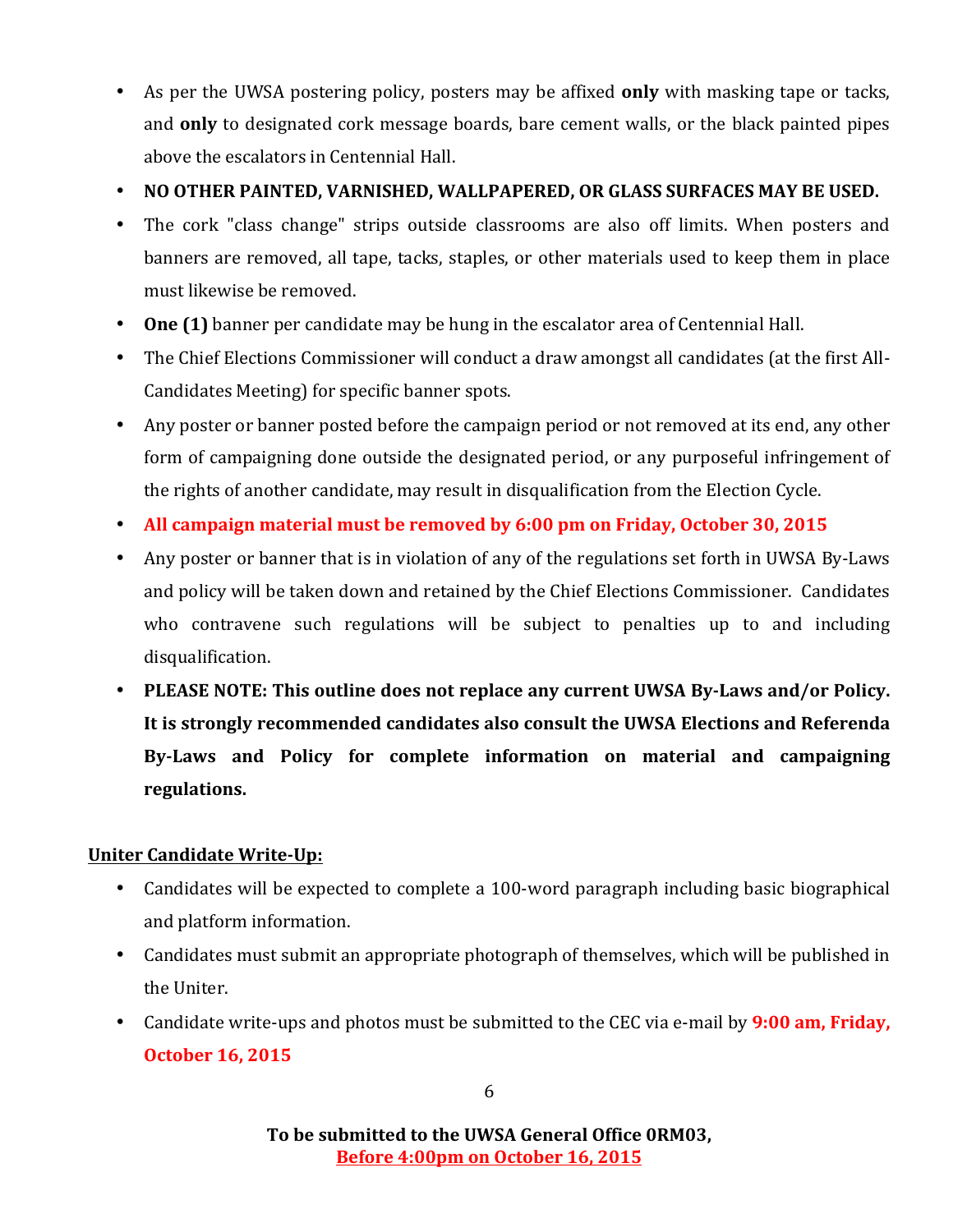### **2015 Election Speeches/Debates**

- Provisions will be made for at least one speech and/or debate opportunity for each candidate during the campaigning period.
- The Speeches will take place at 12:30 during the  $3<sup>rd</sup>$  week of the campaign. The speeches should be no more than 4 minutes total in length. **-THE SPEECH LENGTH GUIDELINES ARE TENTATIVE-** More information will be posted on the CEC office window and on the UWSA website once the location of the All-Candidates speeches is determined.

### **Co-Directorships**

- Any student who wants to share the responsibilities and voting privileges of a directorship with a fellow student may run as a "co-director" with that student.
- The two students should submit one nomination form together containing both of their names.
- The two students will be treated as a single candidate, and their names will appear together as a single choice on the ballot for their desired position.
- **NOTE:** Each of the two students must fulfil all requirements of the position, and each must submit a transcript with their nomination. It should be attached to this form

### **Updates**

- Any important changes to or elaborations on the By-Election process will be posted on the window outside the elections commission room as soon as they are known.
- Candidates are thus strongly encouraged to/should check this area regularly.
- The Chief Elections Commissioner will also provide this information to candidates by e-mail and/or telephone

### **Withdrawals**

- A candidate who wishes to withdraw from the elections must so inform the Chief Elections Commissioner in writing.
- The withdrawal letter must be written and signed by the candidate, and must be submitted by the candidate to the Chief Elections Commissioner in person.

7

To be submitted to the UWSA General Office ORM03, **Before 4:00pm on October 16, 2015**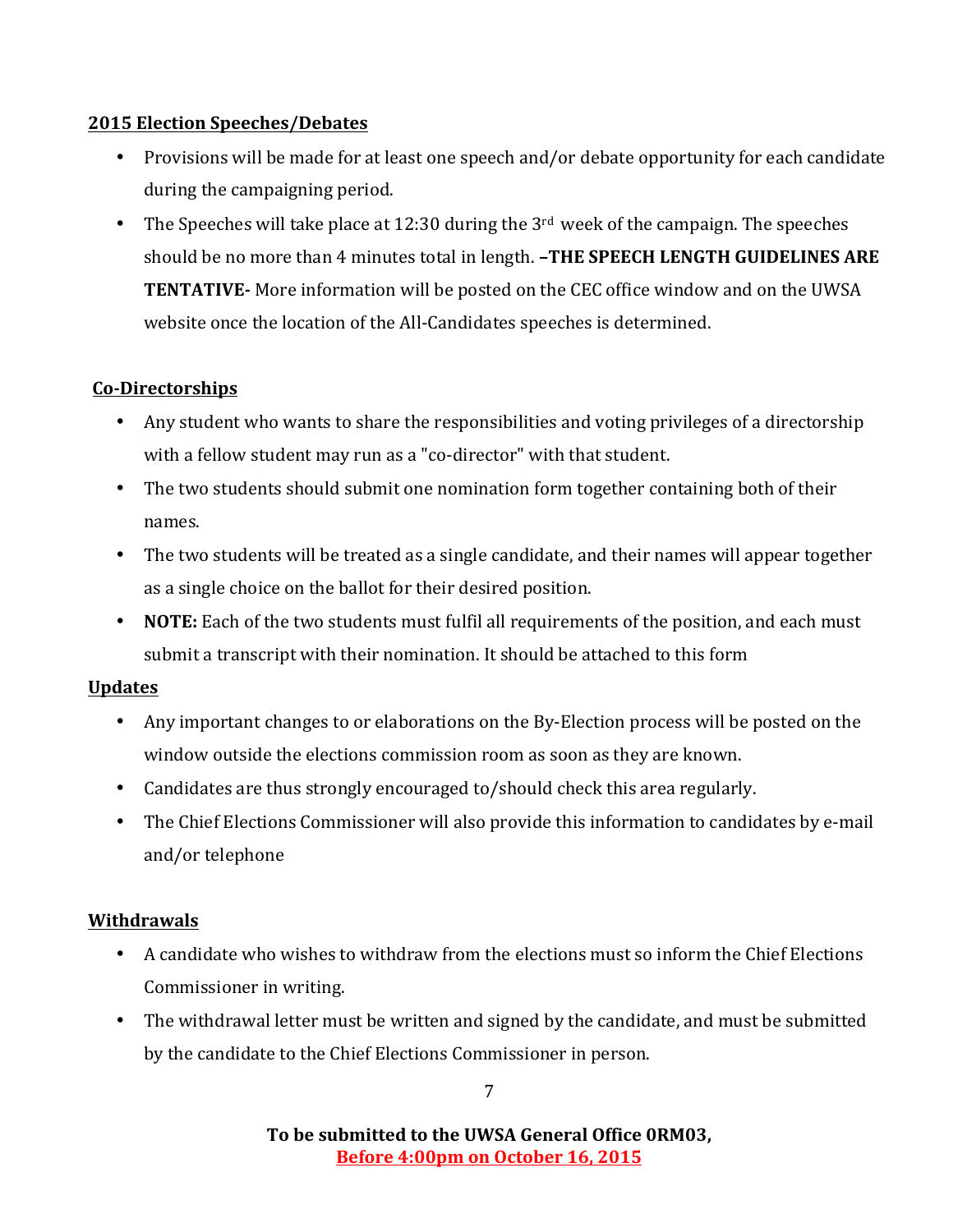• Once a candidate's withdrawal has been confirmed, she or he will be responsible for removing all campaign material immediately

### **The Chief Elections Commissioner and the Elections/Referendum Commission**

- The **Chief Elections Commissioner, Myles Smith** has been appointed to administer this By-Election.
- Any questions or other communications are to be directed to the Chief Elections Commissioner by:
- **e-mail: (cec@theuwsa.ca)**
- Or in person: at room (0RM03) -Chief Elections Commissioner's Office
- The Chief Elections Commissioner is impartial and responsible for the integrity of the Election process. He is to be informed of any discrepancies (missing posters, for example) or any breach of regulations.
- Major decisions, including the consideration of grievances, will be made jointly among the Chief Elections Commissioner, the Chair of Board of Directors, and the impartial student members of the Elections/Referendum Commission. The decisions of the Chief Elections Commissioner and those of the Elections/Referendum Commission, unless formally appealed, are final.
- Please feel free to contact the Chief Elections Commissioner at any time. For candidates' convenience, the Chief Elections Commissioner will also hold formal office hours in room **0RM03**

I, , have considered the text of this form in full, and consent to this nomination. I certify that I am aware of the eligibility requirements for nomination, of the regulations regarding elections, and of the duties of the office to which I seek election. I agree to respect the requirements and regulations and, should I be elected, pledge to accept the responsibility of the office.